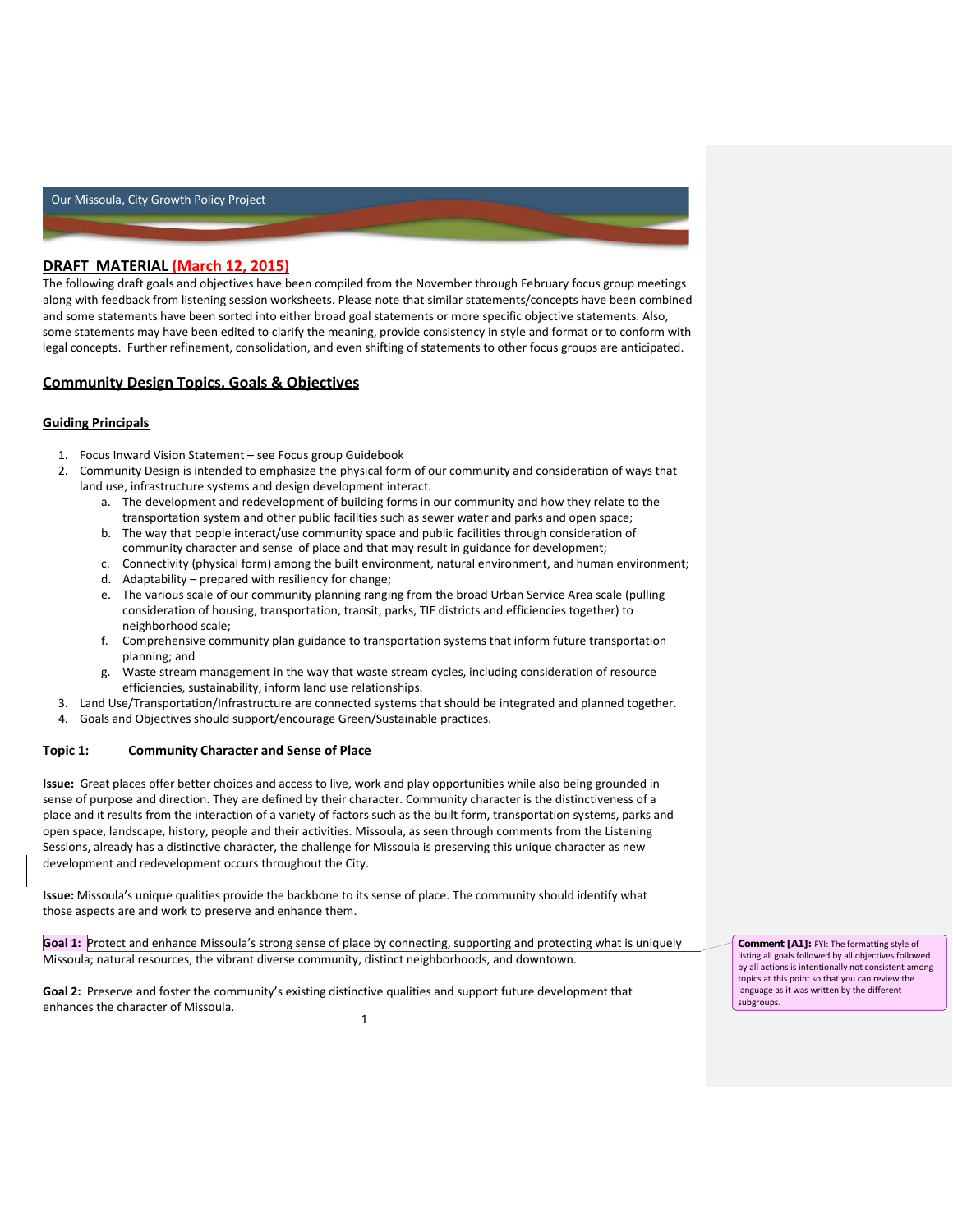**Goal 3:** Support sustainable, "green" initiatives for new development & redevelopment within the City.

#### **Objectives**

- 1. Create policies or design standards that promote beautification of all aspects of our community.
- 3. Support pedestrian-scale design that encourages non-motorized transportation and social interaction , especially in areas of the City that are now predominantly vehicular-oriented (e.g., Brooks Corridor)
- 5. Support cohesive, distinctive, and diverse neighborhoods through neighborhood involvement and planning.
- 8. Support the design and maintenance of community gathering spaces that encourage public use and social interaction.
- 9. Use overlay zones to promote how development looks and interacts with the street system, higher density housing on transit corridors and urban design to de-emphasize parking and emphasize pedestrian scale development.
- 12. E ncourage redevelopment of downtown properties consistent with the downtown plan.
- 15. Promote green space and the urban forest areas, restoration of riparian restoration, and development of community gardens.
- 16. Integrate community gardens into neighborhoods.
- 17. Support programs that require the use of recycled & sustainable building materials.
- 18. Identify ways to plan for the effects of climate change on the community, its infrastructure, and our assets.
- 21. Develop policies to support local businesses by actively discourage big chains and box stores.
- 25. Encourage neighborhood plans based on historic design patterns that unify neighborhood and foster a sense of belonging.
- 26. Encourage the design and implementation of projects that inspire both residents and visitors to explore and learn about Missoula's unique character and history.
- 28. Preserve unique character of Missoula's setting by highlighting mountain views and river access.
- 31. Support the development of venues for community events and link these to economic development efforts.

#### **Actions**

- 12. Provide incentives to encourage redevelopment of downtown properties consistent with the downtown plan.
- 13. Incent mixed-use development so that residences are within walking distance to grocery stores and other basic necessities.
- 16. Incent garden space in new multi-dwelling development.
- 19. Develop and implement community design standards through an open community process to retain and enhance Missoula's unique character.
- 20. Develop design standards for higher density in-fill projects that are designed to be compatible with the character of the surrounding neighborhood and identify examples of exemplary projects to illustrate design concepts.
- 23. Develop design standards for big box stores that add value and character to the community
- 25. Develop neighborhood plans based on historic design patterns that unify neighborhood and foster a sense of belonging.
- 27. Enhance "civic" spaces for public gathering downtown.
- 30. Develop a fair, thorough and open community process for the community to express ideas to the City.

### **Topic 2: Land Use**

**Issue:** Sprawl is straining existing infrastructure and services in terms of the cost to develop and maintain. Consideration of where proposed development is planned should factor into the best interest of the city overall considering the extent of service and infrastructure needs, impacts to resources, and support of existing characters. Utilizing existing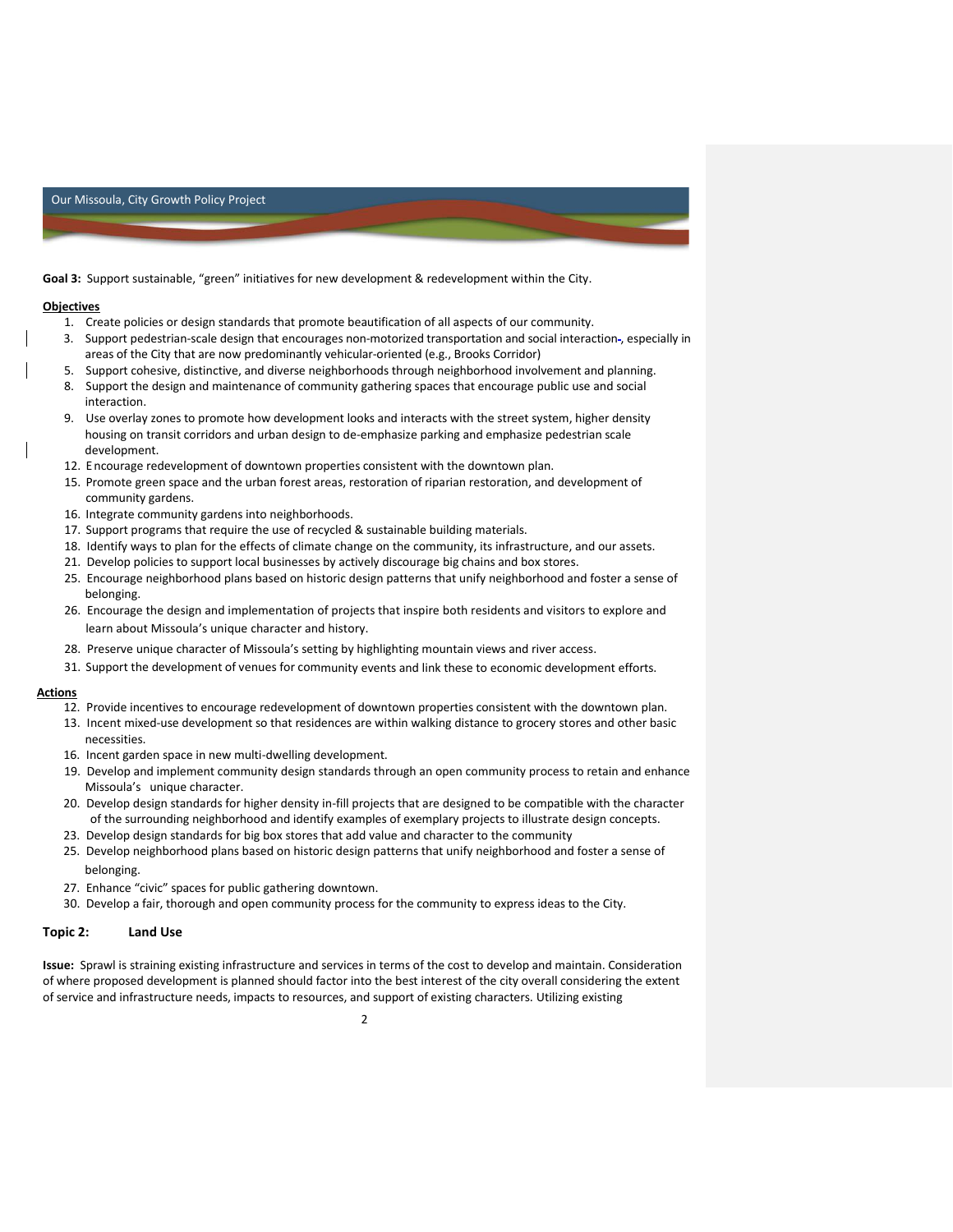developable and re-developable areas within the City that already receive City services will lessen the costs to the City. Residents value their existing residential neighborhoods so preserving living areas is also important. There is a need to plan for growth and discourage sprawl especially if it lacks the distinctive character of Missoula.

**Issue:** Cities need to remain resilient to emerging needs and changing demographics. In that way, Missoula needs to be ready with innovative planning tools, regulatory responses and comprehensive approaches to growth and development that provide direction, predictability and some flexibility for the future. To move forward, Missoula needs to look inward at the services and qualities currently available and make the best choices for potential changes, honoring what is known about the community. This inward focus encourages new growth in the direction of existing infrastructure, neighborhoods and public services, which ensures a community that uses resources, - from water to fuel to public funds – wisely. Land use regulations need to reflect and support the directions of this growth policy.

**Issue:** There are currently a number of underutilized commercial and industrial spaces in the City. These are opportunities for future redevelopment and reuse that help to reduce the carbon footprint. The City should encourage and plan for this type of redevelopment.

### **Goals**

Goal 1: Land use regulations will reflect new building trends and best practices for the 21<sup>st</sup> century while also protecting our common values and encouraging new growth in the direction of existing infrastructure and public services. **Goal 2:** Promote sustainable design initiatives and "green" building practices for all new and redevelopment within the City.

**Goal 3**: Proactively plan for future infrastructure.

**Goal 4:** P arking strategy that supports a more compact development pattern.

**Goal 5:** Missoula's transportation system will be planned in concert with land use goals. (From Land Use Section)

# **Objectives**

**Character**

- 5. Preserve and enhance existing neighborhoods and open space
- 10. Encourage growth in the urban core.
- 15. Encourage living/working spaces and other flexible and sustainable development patterns.

# **Regulatory**

2. Encourage or require development to pay for its proportional share of services and infrastructure.

#### **Agriculture**

25. Encourage agricultural land use preservation.

NEW. Update regulations to support the future of agriculture in the City of Missoula.

### **Infrastructure**

18. Develop transit oriented development (TOD) policies and zoning.

### **Diversity/Accessibility**

40. Encourage development that provides housing for all income levels.

### **Existing Commercial Properties**

33. Align policies and develop strategies to encourage repurposing commercial or industrial buildings and land.

??. Repurposed existing structures should accommodate a mix of uses including housing, neighborhood centers, civic space, reclaimed landscaping, and commercial opportunities.

## **Transportation (**from Transportation Topic)

- 2. Develop new parking standards that reduce parking ratios, incentivize reduced parking supply and demand, and support compact development.
- 3 4. Encourage developers to provide incentives that reduce reliance on SOV transportation.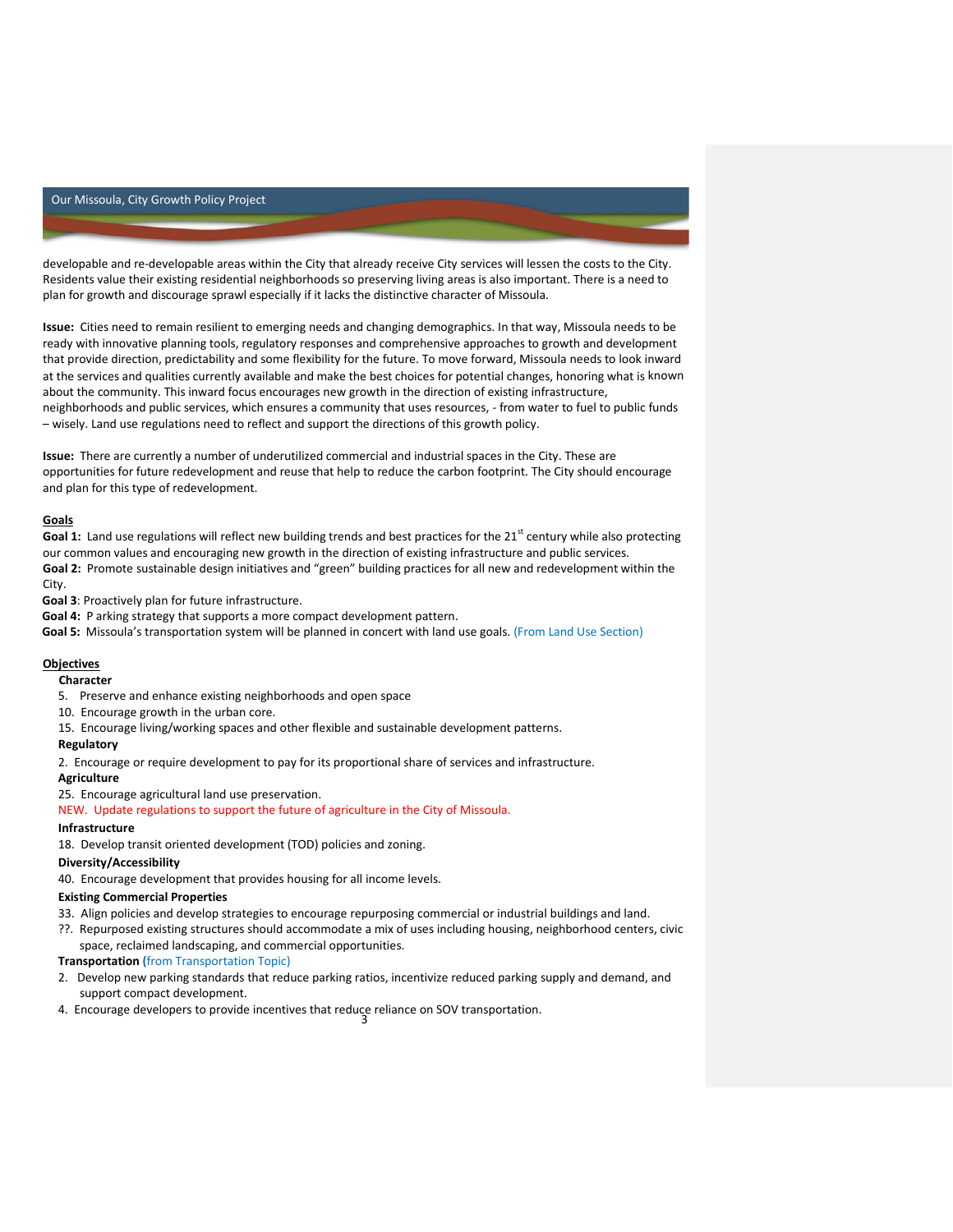- 5. Adopt transit-oriented development (TOD) principles that promote efficient transportation systems and high density land use patterns along transit corridors and major transportation corridors.
- 12. View parking as a system and revise parking standards to reflect future land use needs.
- 14. Incentivize new development or redevelopment that implements safety techniques.
- 17. Incentivize development near existing infrastructure, strengthen and ensure the entire community remains bikeable/walkable.

#### **Actions**

## **Character**

- 8. Develop design standards for higher density in-fill projects that are designed to be compatible with the character of the surrounding neighborhood and identify examples of exemplary projects to illustrate design concepts.
- 16. Develop community design standards to preserve and enhance Missoula's character.
- 17. Develop neighborhood plans based on neighborhood character and history.

### **Regulatory**

- 1. Update impact fees to cover full impact of development.
- 21. Articulate an annexation policy that identifies growth areas in the County consistent with the Urban Fringe Development Area Plan that establishes zoning for these areas, that imposes city development standards and that provides for the cost of providing services in these areas.
- 11. Establish an urban growth boundary to concentrate development inwards, limit sprawl and plan for annexations.
- NEW. Update regulations governing development at the City-County interface to ensure desired City growth pattern.
- 24. Amend regulation to allow for innovative development designs and growth in 21st century (contemporary) industries.

#### **Agriculture**

20. Amend subdivision regulations to clearly protect our common values – including open space, agricultural heritage, and connection to local food access.

#### **Infrastructure**

1. Incentivize infill development that is close to existing infrastructure and that can utilize non-motorized and public transportation facilities.

#### **Diversity/Accessibility**

27. New construction should increase accessibility by adopting updated ADA requirements and design features.

#### **Existing Commercial Properties**

34. Identify commercial areas needing repurposing.

### **Transportation**

None at this time.

## **Topic 3: Transportation**

## **Issue:** The transportation system plays an important role on the overall design of a community.

A transportation system supports the movement of people and goods in a community. People lead healthier, more active lives if the community is built to facilitate safe and diverse modes of transportation including walking, biking and public transit as complements to the existing network of roads that support motor vehicle travel and the transport of goods. Missoula offers a good bike and pedestrian trail system and good access to those trails, yet existing gaps in that system currently limit transportation options. Missoula's challenge is to continue to safely enhance a bike and pedestrian infrastructure that promotes healthy lifestyles and diverse modes of transportation while continuing to actively support public transit and maintaining the existing network of roads.

**Comment [A2]:** Transportation format change to be made consistent on next edit round.

**Comment [A3]:** Staff thought: Suggest keeping this sentence or similar to reflect transportation and land use are generally interconnected.

**Comment [A4]:** Staff thought: Suggest there could be more language added to encourage updating road design or redesign with new techniques such as woonerfs or new safety design techniques, or overall effeciency, *etc*. ?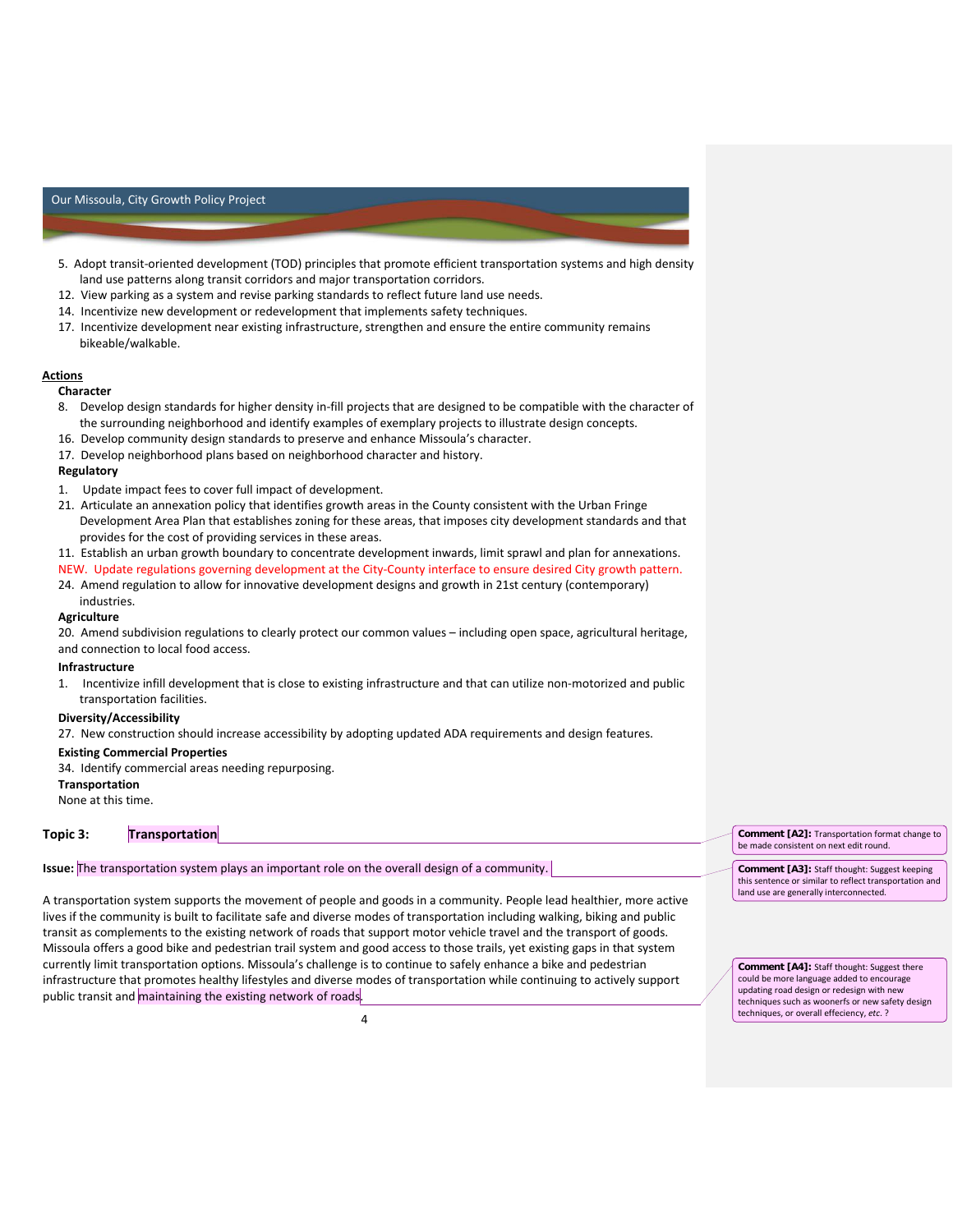**Goal 1:** Prioritize a transportation system which provides diverse transportation options while emphasizing safety and livability and reduces reliance on automobiles.

#### **Objective**

1. Develop policies that promote the use of active transportation (walking, biking or public transportation, etc.) and discourage the use of single occupancy vehicles (SOV's).

> **Comment [A5]:** This indicates objective. **Comment [A6]:** Should be more like this: "Establish a mode split goal though Long Range Transportation Plan that reduces single occupant trips" (A specific number of this type with foundation is more appropriately located in the transportation plan/policy. Review with Transportation Division for more background. **Comment [A7]:** This seems like an action and should be be coordinated with Transportation

**Comment [A8]:** Seems like an objective. Coordinate with Transportation Division..

Division.

**Comment [A9]:** Yes

#### **Actions**

- 7. Strive for a mode split of, at most, 25% of all trips are single occupant motor vehicle by 2030.
- 9. Adopt programs that promote more transit alternatives and different modes of travel.
- 24. Develop a bike share system to encourage bicycling

#### **Objective**

23. Encourage programs that support non-motorized infrastructure; increase non-motorized trips to at least 20% of all trips by 2030.

### **Action**

#### **Objective**

11. Determine the current benchmark of total "Vehicle Miles Traveled" and establish a target to limit growth or reduce VMTs.

#### **Actions**

8. Reduce VMT (vehicle miles traveled) by 10% each year.

#### **Objective**

25. Develop a robust, thoughtful transportation system that reduces driving through the use of well designed, planned and integrated streets, pedestrian facilities and public transportation options.

### **Actions**

- 6. Consider individual on-demand transportation alternatives that would allow access to a majority of residents within ¼ mile walking distance. - THIS ACTION IS TOO VAGUE. NEEDS TO BE BETTER DEFINED.
- 10. Support and plan for active transportation options such as walking and biking.

#### **Objective**

3. Emphasize safety and livability of the transportation network over capacity.

### **Actions**

- 21. Prioritize safety in the design of the overall transportation network.
- 27. Support a system of complete streets in all neighborhoods.
- 19. Upgrade 100% of arterials and collectors with safe bike lanes, safe sidewalks and safe crossings.
- 22. Establish safe pedestrian/bicycle crossings in high traffic areas.
- 20. Provide safe connections to schools and play areas.

#### **Objective**

- 11. Consider individual transportation needs and options and ensure local and national (broader) travel options are available. (From Infrastructure)
- **Goal 2:** Missoula will have a connected, efficient, safe, and attractive system of bike and pedestrian, and transit facilities that promotes healthy lifestyles and encourages use of active transportation options.

#### **Objectives**

- 13. Prioritize bicycle and pedestrian transportation safety features to result in zero traffic fatalities and severe injuries (consistent with Community Safety Transportation Planning Goal).
- 15. Maintain and increase bike-ability between and among neighborhoods and commercial centers.
- 16. Establish connectivity in the trail system where links are missing in order to improve ease of their use and provide direct routes to all parts of Missoula.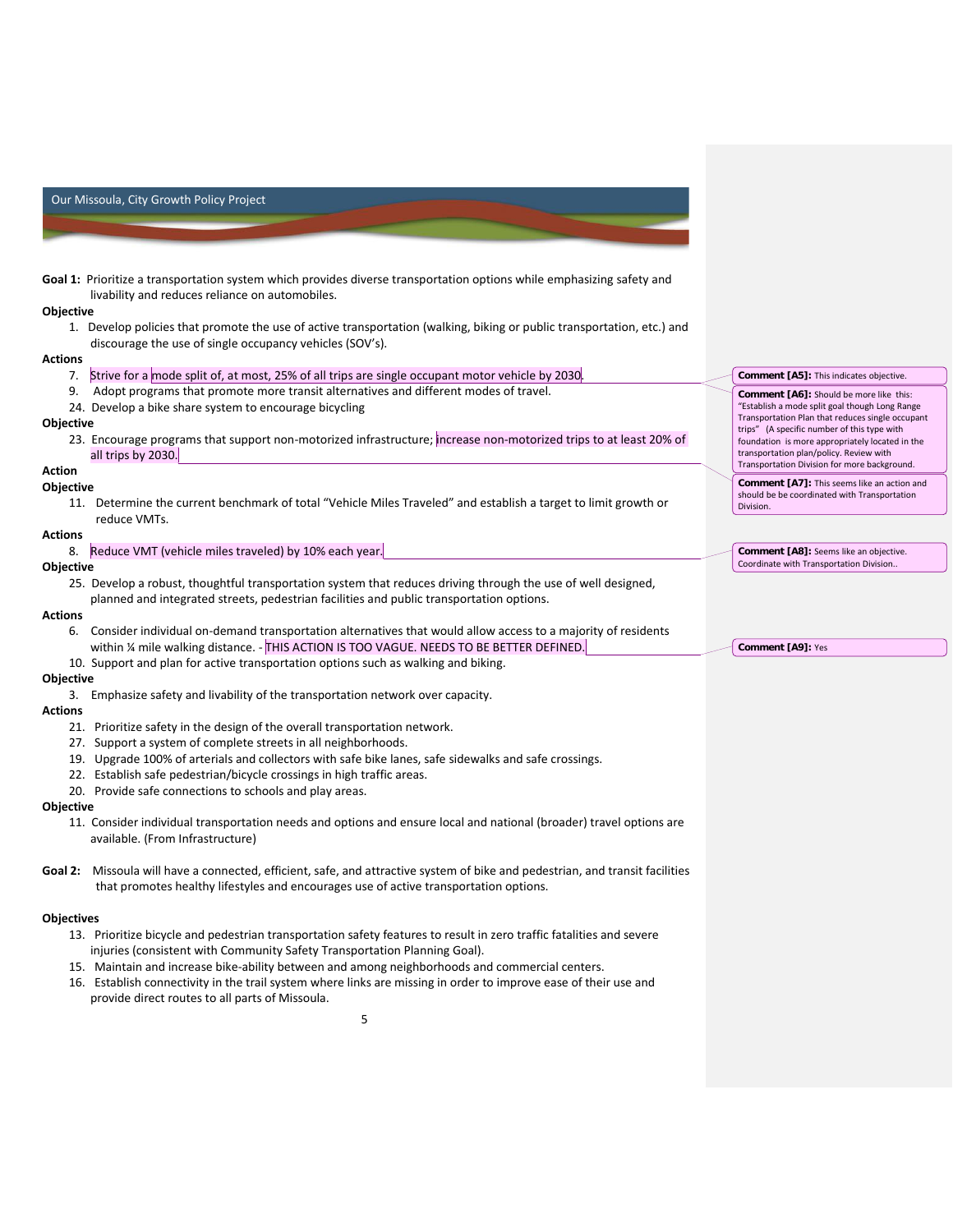

- 00. City's role is to provide and maintain infrastructure.
- 00. Investment in infrastructure should be strategic and:
	- Facilitate development where appropriate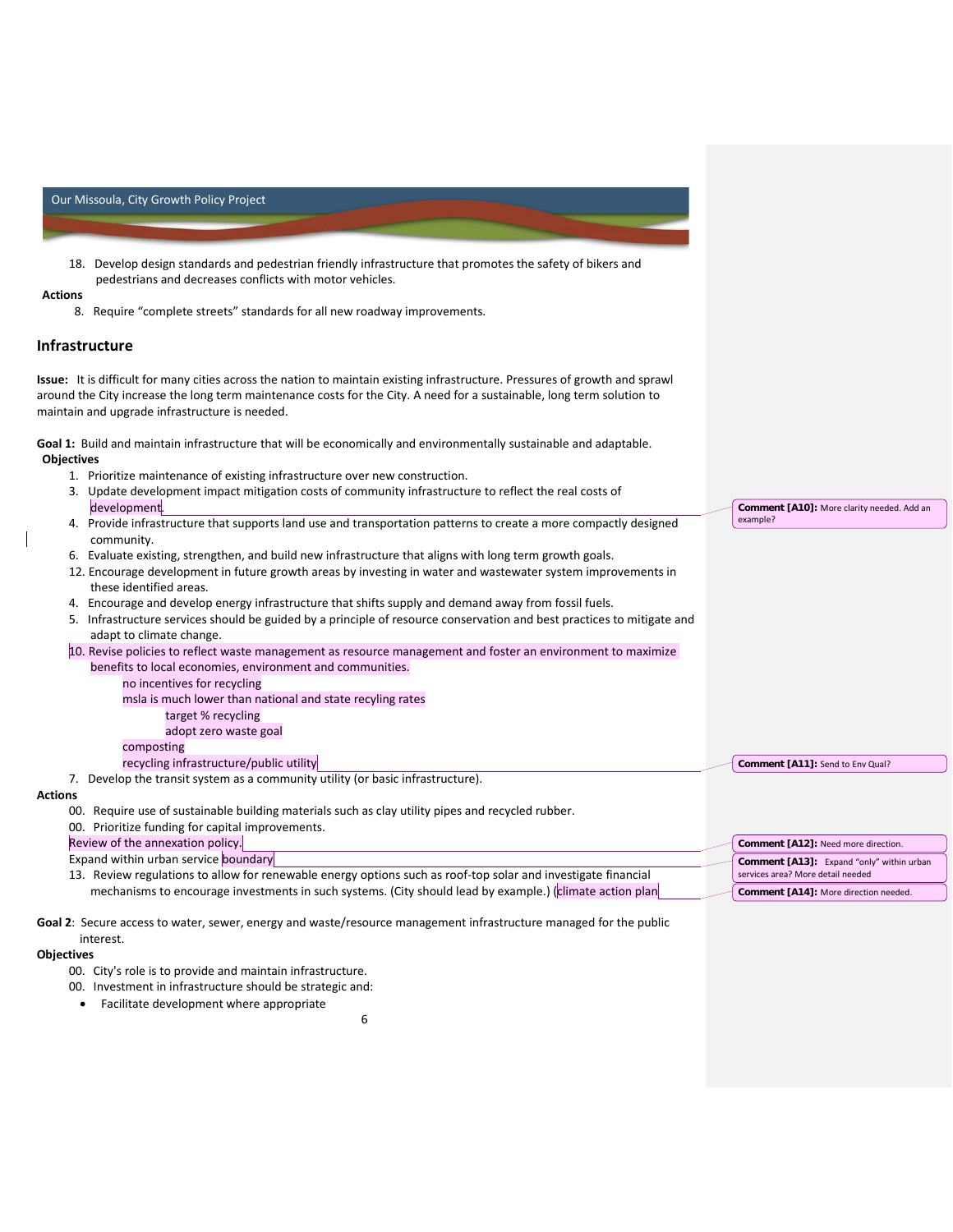- Efficiently use public resources
- Discourage sprawl/leap-frog development

### **Topic 5: Natural Areas and Outdoor Recreation**

**Issue:** Missoula has an extensive system of natural, open spaces that provide opportunities to recreate in and around the City. It is important to provide access to and between these important features of the community in a thoughtful, well designed manner. While increasing the connectivity to the natural areas and outdoor recreation, it is also important to ensure that open spaces remain uncluttered and uncrowded.

### **Goals**

**Goal 1:** Recognize and strengthen preservation and responsible access/use of Missoula's outdoor resources.

**Goal 2:** Maintain and expand access to Missoula's trails, parks, open space and recreational areas through a connected system.

**Goal 3:** Improve the community's urban outdoor amenities, and prioritize the creation of more public spaces (e.g., more plazas downtown, more neighborhood parks).

#### **Objectives**

- 2. Provide well designed, convenient access to trails, open space, and recreation through connected public transportation system.
- 3. Prioritize and develop standards that preserve and protect Missoula's natural resources and natural areas for the entire community.
- 4. Create incentives for protection of open space and conservation during the development process.
- 5. Manage and protect natural and outdoor recreation areas in order to protect the resources and maintain beneficial uses.
- 6. Create policy that mitigates and adapts to climate change to conserve and preserve natural areas.
- 7. Provide conveniently located park space for all neighborhoods, and provide connectivity between parks through trails and greenways systems.

## **Topic 6: Affordable Housing/Infill Development**

**Issue:** Opportunities for housing to meet the needs of a variety of people is key to a successful city. It is important to have a diverse selection of housing integrated throughout the City including affordable housing options near the urban core where there is easier access to the public transportation system, shopping, employment and other basic needs. Additionally, consideration should be given to the design of all types of housing so that the character fits with the established sense of the community.

#### **Goals**

**Goal 1:** Promote opportunities for well-designed affordable housing for all Missoulians.

**Goal 2:** Provide opportunities to develop a variety of housing types to meet the needs of a diverse population in regard to age, income, abilities and family size.

**Comment [A15]:** Is there a better way to express or write this?

**Comment [T16]:** Group realized that that a lot of the goals/objectives they developed overlapped with the Housing group, but didn't want to give up the Housing topic completely, wanted to discuss this more to be sure it was covered from a Community Design perspective – possibly combining into the Land Use heading.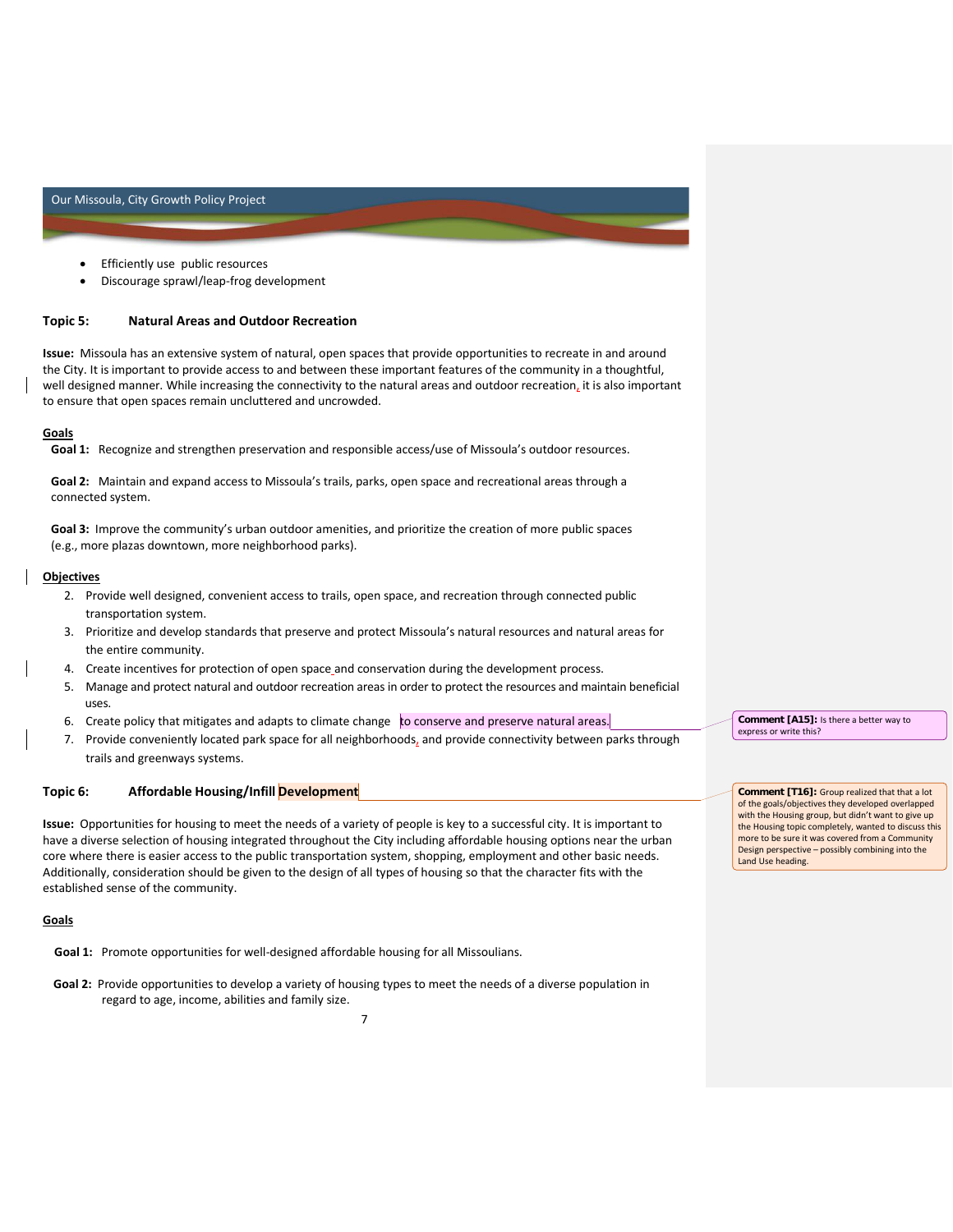### **Objectives**

- 1. Prioritize policies that incentivize development of affordable housing such as density bonuses, ADU's, land trusts, land use patterns, building types and inclusionary zoning.
- 2. Promote affordable housing in the urban core that avoids pushing people with low to moderate incomes out of the City.
- 4. Develop and provide incentives for energy efficient "above-code" green building and development to reduce developer and owner/tenant costs.
- 5. Encourage new development to pay their proportional share of services and infrastructure.
- 6. Existing level of services should be maintained or improved.
- 7. Encourage redesign of vacant lots in approved subdivision for affordable smaller lot development.
- 8. Promote the development of a range of affordable housing types to meet the needs of different households sizes, age and income levels.

#### **Actions**

- 3. Incentivize infill development, particularly housing in downtown.
- 9. Modify land use regulations to provide more options for affordable housing with tools such as revised minimum lot size and inclusionary zoning.

## **Topic 7: Sustainable Development**

**Goal 1:** Promote sustainable design initiatives and "green" building practices for all new and re-development within the City.

### **Objectives**

- 7. Promote sustainable building practices.
- 4. Develop standards for zoning and subdivisions that encourages new development where infrastructure can support it and discourages "greenfield" development.
- 28. Encourage incorporation of green building design into all public buildings.
- 30. Explore development of a green best practices/building code.
- 31. Identify and promote the benefits of green buildings such as the reuse of building materials.
- 32. Incentive green building through a streamlined approval process.
- 39. Develop a green space policy for repurposing commercial buildings that requires a minimum amount of green space (i.e. 15%) whether indoor or outdoor spaces.

## **Actions**

- 19. Create mixed use zoning areas that allow for the growth of small manufacturing using recycled materials. (Example: Recycling Development Zone in LA)
- 12. Promote net zero energy districts through incentives.
- 13. Provide standards to encourage the use of permeable pavement and green building techniques.
- 14. Consider changes to land use regulations in order to reduce the impervious surface of developments and incorporate such practices into the remodeling, expansion or rehab of existing developments as well.
- 29. Revise regulations to allow for alternative energy options such as roof-top solar and investigate financial mechanisms to encourage investment in such systems.

**Comment [A17]:** What kind of services? Social?